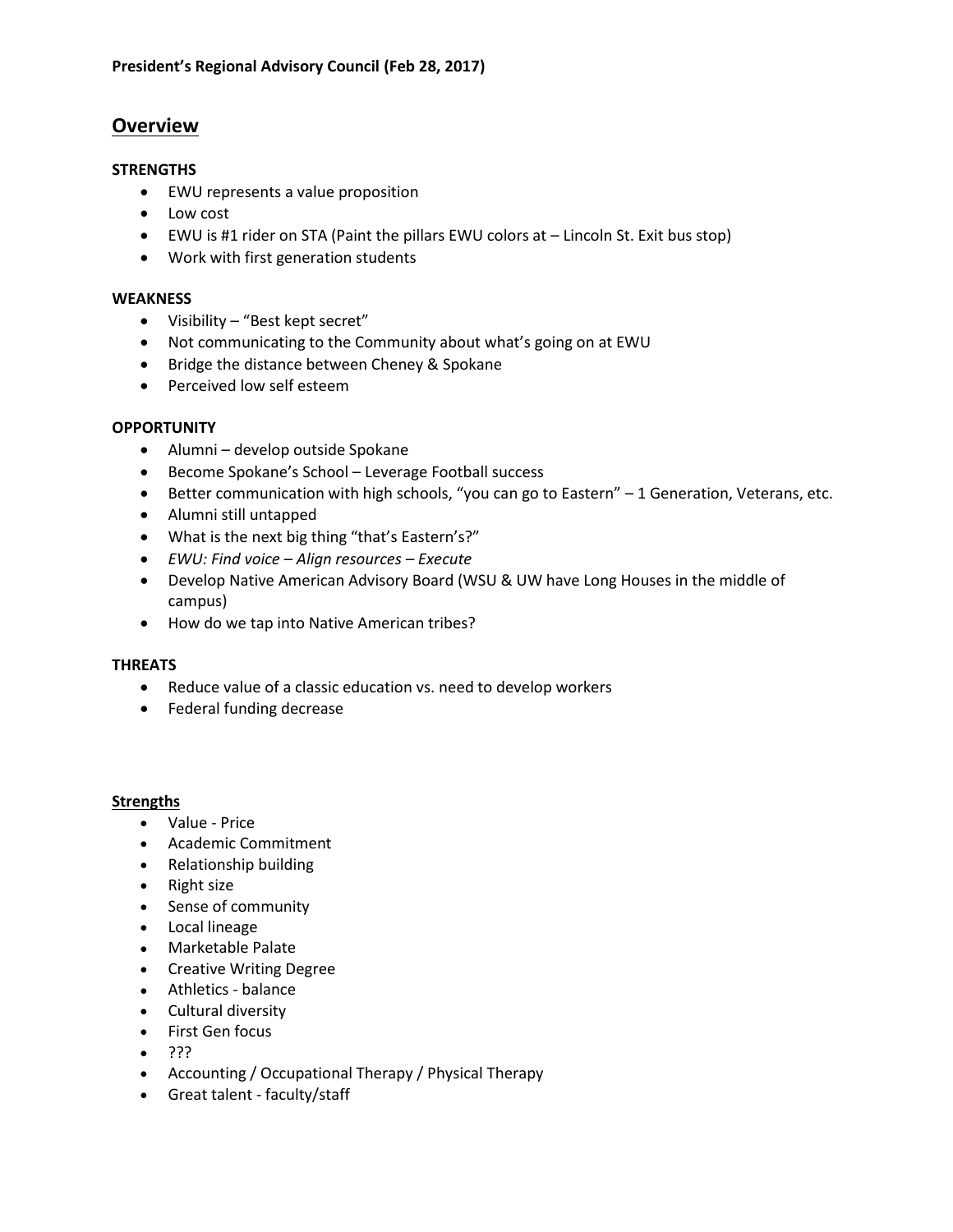- Partnerships w/K-12
- Location nest to Spokane
- Balance well rounded
- Undergraduate Research
- Campaigns
- Spokane campus
- Alumni pride / involvement
- Allied Health programs connections for students
- Trusted Brand
- $\bullet$  Class size  $(+/-)$
- Brand awareness
- Faculty and staff community involvement
- Beautiful campus
- ROTC Program
- Veterans outreach
- Local retention of High School students
- PRAC
- Responsive to local employment needs
- Capacity for political influence + cause and purpose
- Large alumni pool
- Physical facilities extensive
- Attract big groups Robots, PNQ Volleyball, NCUR
- EWU Foundation

# **Weaknesses**

- Inconsistent public plan initiatives
- Communications
- Some aging facilities
- State budget support softening
- Lack of definition / mission
- Branding
- Other funding sources other than State
- Not showcasing premier applied research/talent
- Marketing outside Cheney & Spokane County
- Perceived low self-esteem
- Decreased visibility outside metro area
- Not research institution
- Need to attract top students
- Failure to tell story
- Small college town w/limited social opportunities
- Lack of visibility of Spokane EWU Campus (most students but wouldn't know it)
- Visibility
- Inferiority complex
- EWU Licensing lack of products out in economy
- Graduation rate
- Cheney location
- U-district Presence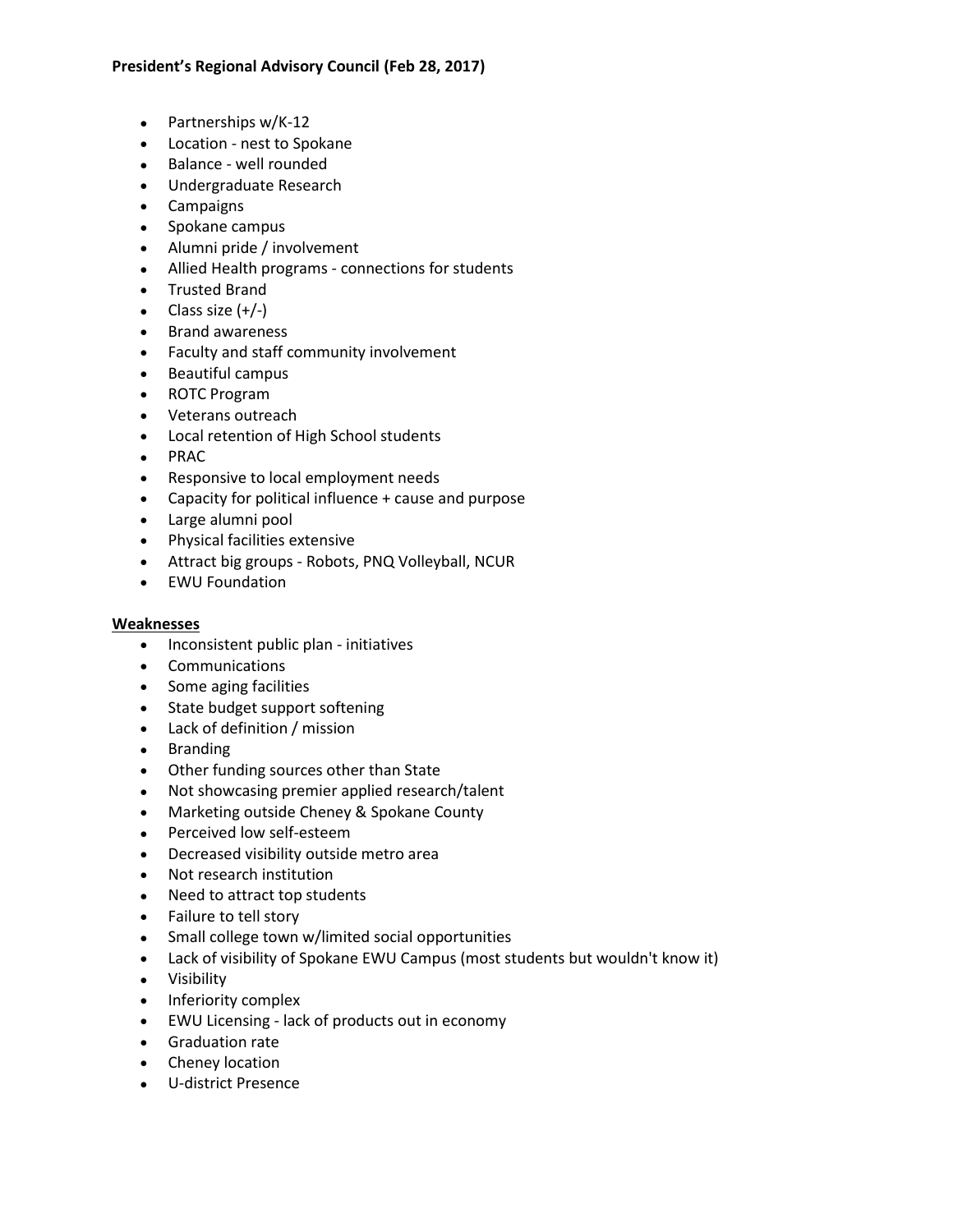# **Opportunities**

- EWU = Spokane's Public University
- Develop connections w/business + industry applied research
- Grow connections w/Tri-Cities
- Social justice/innovation leadership
- Expand graduate programs
- External focus of new deans
- Improved graduation rates and time to graduation
- Relationships w/other colleges/universities
- Ally w/partners like Microsoft (better tie in businesses)
- Be a welcoming home for diverse population by elevating the reputation and reality
- Leverage Alumni
- Be a center of excellence for:
	- Dental school, Occupational Therapy
	- Engineering school
	- Science school
	- Greater integration w/Cheney/Airway Heights
- Spearhead a local initiative to grab people's attention like WSU medical school
- Opportunity to communicate EWU is #1 in………..
- Develop advisory boards for all colleges
- Develop Entrepreneurial Center
- Meet future Teacher demand
- Expand nursing
- Internships coordinated with community partnerships
- Native American Advisory Board
- Native American MOU's
- International Students
- Online Education
- Community exposure
- International connections
- Community partnerships for tech transfer/innovation commercialization/sustainability studies (i.e. Avista)
- Growth capacity -everything!
- Leverage athletic success for more growth
- Tell the EWU 2017 Story!
- Use multiple media to tell story
- Build/strengthen K-12 partnerships

# **Threats**

- Rising Education costs
- Political uncertainty / divisiveness
- Immigration uncertainty
- Decreasing federal funds
- Rapidly changing workforce environment
- Competition from other schools
- Rising health care costs
- Service delivery models on education rapidly changing
- Demographic changes